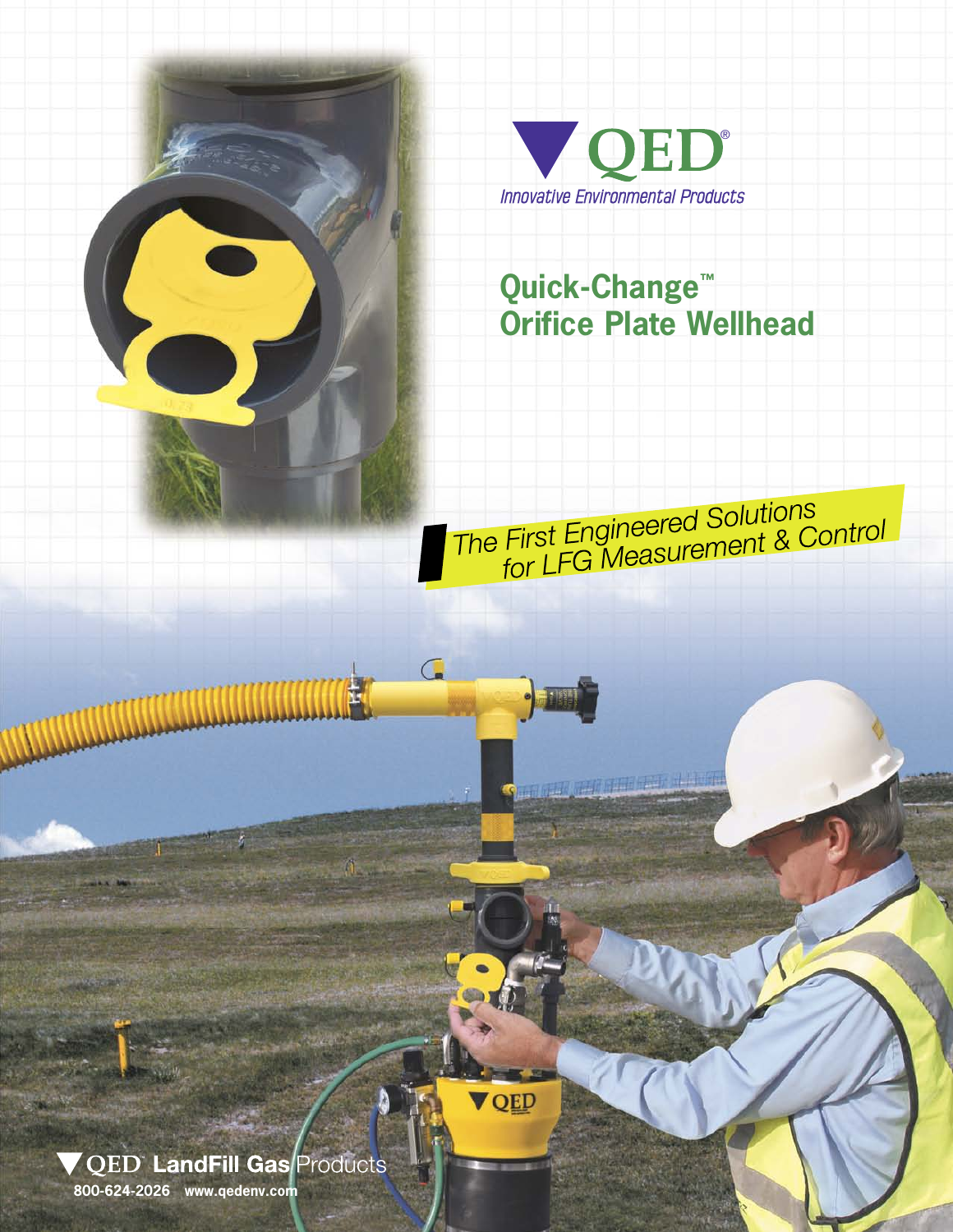# **Quick-Change™ Orifice Plate Wellhead**

*Revolutionary orifice plate technology for the control and direct measurement of landfill gas.*

NED's new Quick-Change™ Orifice Plate Wellhead (U.S. Patent Number 8,800,597 & Patents Pending) combines easy plate exchanges for accurate flow measurements with precise adjustment control over a broad flow range.

> The Quick-Change Orifice Plate feature makes it as easy as 1-2-3 for the operator to change to the most appropriate size plate for the given conditions. The accessible plate housing allows for easy confirmation of plate size and placement giving you the highest confidence in your flow reading.

Changing to the correct orifice plate can be done in seconds, and there is no time wasted shutting down the control valve or rebalancing the wellfield.

**Accessible housing allows easy viewing of**

0.75

 benefits all save valuable field time and help reduce labor costs. **installed plate**

These

The Wellhead's control valve design allows you to finely control gas flow even at rates under 10 scfm. The unique design will change the way operators adjust gas

**Quick-Change Orifice Plate (Patent Pending) Advantages:**

- Saves time plates can be changed in seconds
- Accurate flow measurements match the right plate with the gas flow
- Reduces reporting errors easy to identify the plate size in use

flow. Wells can now be tuned by flow rather than by vacuum.

| <b>Specifications:</b>                                                                                     |                                               | vertical                                       |                                                | horizontal                                                  |
|------------------------------------------------------------------------------------------------------------|-----------------------------------------------|------------------------------------------------|------------------------------------------------|-------------------------------------------------------------|
| Model:                                                                                                     | $1\frac{1}{4}$ (32 mm)<br><b>ORP115M</b>      | $2"$ (50 mm) f<br><b>ORP215M</b>               | $3"$ (80 mm)<br><b>ORP315</b>                  | $2"$ (50 mm)<br>ORP215MHV<br>$0-125$ scfm                   |
| <b>Optimal Flow Range:</b><br><b>Wellhead Materials:</b>                                                   | $0-60$ scfm<br>$(0-102 \text{ m}^3/\text{h})$ | $0-125$ scfm<br>$(0-212 \text{ m}^3/\text{h})$ | 30-300 scfm<br>$(50-500 \text{ m}^3/\text{h})$ | $(0-212 \text{ m}^3/\text{h})$                              |
| PVC, Stainless Steel, Viton®,<br>glass-filled polypro for<br>$1.25$ " and $2$ "<br><b>Fitting Options:</b> |                                               |                                                |                                                | ORP215MHL<br>$0-125$ scfm<br>$(0-212 \text{ m}^3/\text{h})$ |
| Brass barbs, quick connects                                                                                |                                               |                                                |                                                |                                                             |

| <b>Quick-Change</b>   | <b>Nylon</b>                   | $1\frac{1}{4}$ " vertical | 2" vertical                     | 3" vertical         | 2" horizontal                   |
|-----------------------|--------------------------------|---------------------------|---------------------------------|---------------------|---------------------------------|
| <b>Orifice Plates</b> | <b>Plate Kit</b>               | <b>Plate Kit</b>          | <b>Plate Kit</b>                | <b>Plate Kit</b>    | <b>Plate Kit</b>                |
| ଚ                     | 40770                          | 40747                     | 40640                           | 40660               | 40690                           |
|                       | set of 6 Nylon plates:         | set of 4 SS plates:       | set of 6 SS plates:             | set of 3 SS plates: | set of 6 SS plates:             |
|                       | $0.40"$ (10 mm)                | $0.26"$ (6.6 mm)          | $0.40$ " (10 mm)                | $1.25$ " (31 mm)    | $0.40"$ (10 mm)                 |
|                       | $0.50$ " (13 mm)               | $0.40"$ (10 mm)           | $0.50$ " (13 mm)                | $1.75$ " (44 mm)    | $0.50$ " (13 mm)                |
|                       | $0.75$ " (19 mm)               | $0.75$ " (19 mm)          | $0.75$ " (19 mm)                | $2.10"$ (53 mm)     | $0.75$ " (19 mm)                |
|                       | 1" (25 mm)<br>$1.25$ " (31 mm) | $0.95$ " (24 mm)          | $1"$ (25 mm)<br>$1.25"$ (31 mm) |                     | $1"$ (25 mm)<br>$1.25"$ (31 mm) |
|                       | $1.40''$ (35 mm)               |                           | $1.40''$ (35 mm)                |                     | $1.40''$ (35 mm)                |

OED's Quick-Change Orifice Plates are constructed of fiber reinforced nylon or  $\frac{1}{6}$ " stainless steel. With several sizes of orifice plate available, it is easy to select the right plate for the appropriate pressure drop allowing for accurate flow measurement readings.

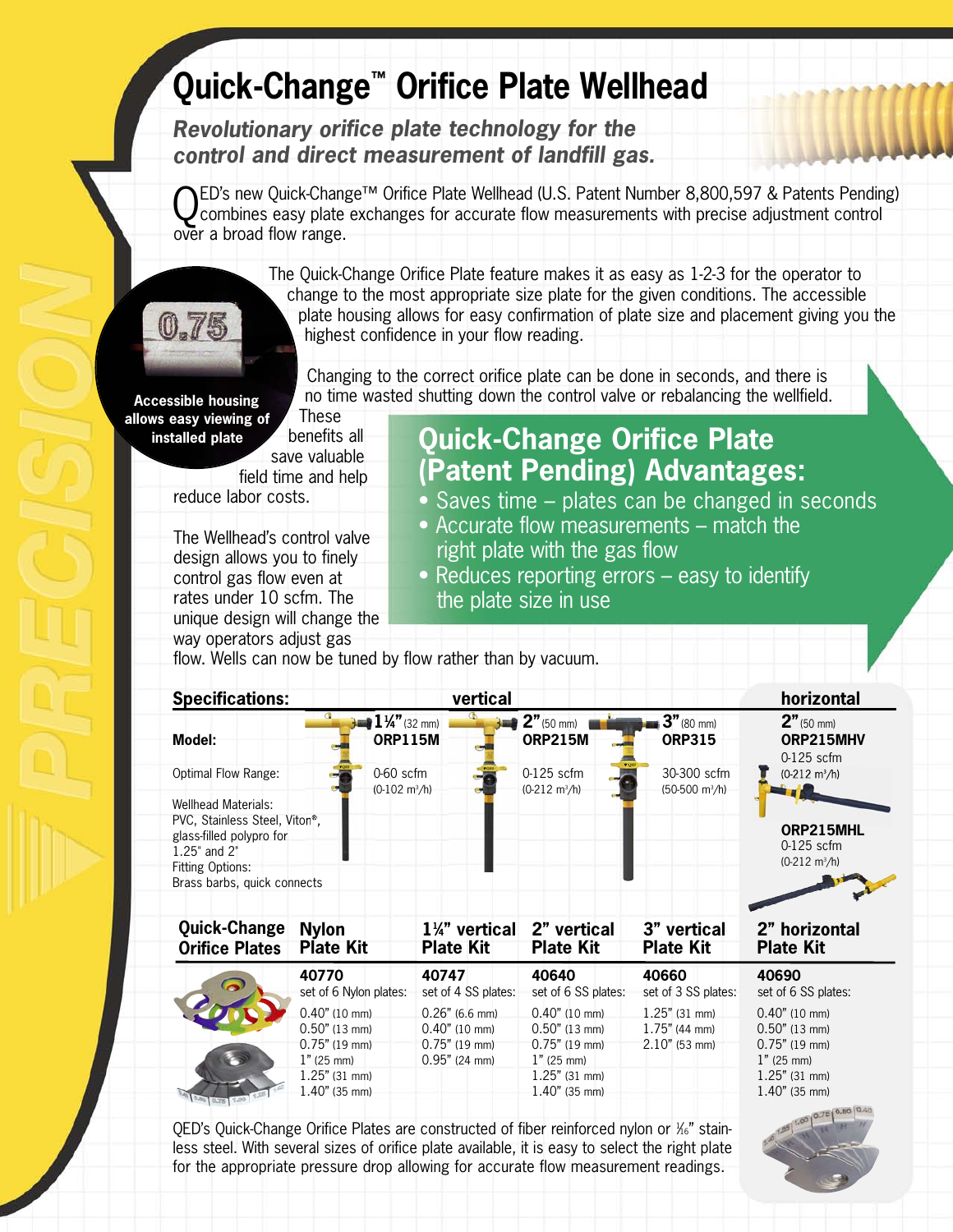#### **Precision Fine Tune™ Control Valve Advantages:**

- Fine adjustment over entire range of valve movement
- Position scale shows exact valve setting for easy reset
- Rugged stainless steel stem/handle for long-term durability

**All Precision Wellheads**<br>Ainclude the Precision Fine Tune™ Control Valve (U.S. Patent Number 8,800,597). This Control Valve is a breakthrough in landfill gas wellfield tuning. Unlike traditional

**Heavy duty stainless-steel stem and glass filled polypropylene handle outlasts plastic used in standard gate valves**

"gate" type valves, this valve allows you to easily and precisely adjust the gas flow from a well, rather than just turning the flow on or off. The revolutionary design gives you the ability to achieve linear flow adjustment across the entire range of valve movement.

The valve also has a high visibility metered scale that allows you to easily observe the flow setting, and quickly and accurately return to the exact setting after a shutdown.

The rising stem valve exposes more of the metered scale as it is opened, allowing you to see and record numerically exactly how far the valve is open.

New QED control valve design outperforms common globe and gate valves



The rugged valve stem and handle make the Fine Tune™ Control Valve much more durable in the harsh outdoor environment to which landfill gas wells are exposed.



#### **Stabilizer™ LFG Well Caps**

QED's innovative Stabilizer<sup>™</sup> LFG Well Caps (US Patent number 9,068,421) feature a unique support ring molded directly into the Cap that aligns and stabilizes the LFG wellhead. This takes pressure off the flexible coupling and the flex hose and, along with watertight threads, reduces leaks from the wellhead. The caps are molded in a bright yellow, which helps identify and protect the entire well from damage.





**PRECISIO** 

**OED** 



**Change plate**



**STEP 3 Tighten collar and replace dust cover**